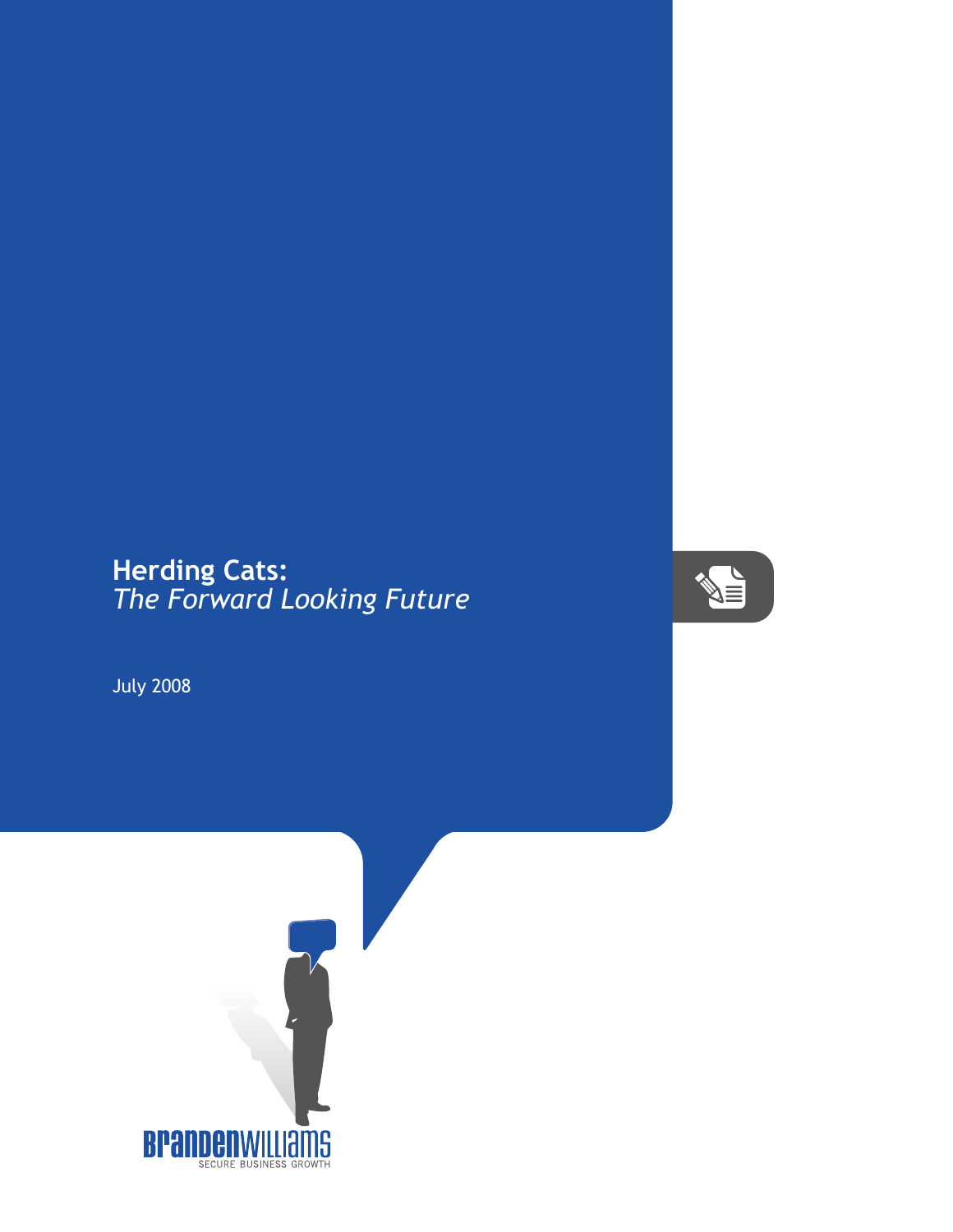Kids, gather around ol' Grandpa and let me tell you about how security was a long time ago. It used to be that we waited for a breach to happen before management got serious about security. We used to call it "getting religion." Hell, I remember working during a time where the administrative passwords were written on white boards in offices.

Pay attention, Tommy. This is important. I don't have a problem zapping you again with the attention-span ray (because in the future, you see, we replaced Ritalin with Tasers).

Now, back in the old days when Joe in Marketing would tell us on a Friday that his new product line was hitting the stores on Monday, we used to scramble to get his infrastructure ready to support it. Security was not usually considered strategic or proactive, and we were reduced to a loosly strung together series of tactical reactions. We reacted to new product lines, new attack styles, and new vulnerabilities. Ahh yes, Super Tuesday was a big day around the office… but not as big as the quarterly Oracle release.

What's Oracle, you say? Well kids, what's left of it is that little box in the kitchen in which your Grandma stores her famous holiday recipes.

You see, in the early Twenty-First Century we didn't have fancy adaptive controls, and we laughed at the Mainframe guys with their mandatory access controls and centralized computing methods. Security was often viewed as a technical solution to a technical problem as opposed to a strategic business initiative.

Breaches in the old days were costly and frequent. It seemed like no year could pass without at least one high profile breach. Sure, we had security requirements like we do today, but they were either elementary or poorly implemented. Constituents of the free markets cried foul and begged the government to help. The first attempts were meager at best, or only applied to governments and their contractors. Even then, the adoption and maintenance of the controls was sparse and slipshod. The government eventually figured out how to create legislation that required appropriate controls derived from a basic risk model, but that took many years.

When we were the United States of America (as opposed to now being called New Tasmania… We didn't see that coming either), both the individual states and the federal government created laws around data security. These laws would tie irresponsible companies up in litigation from class action lawsuits or recently elected State Attorneys-General trying to stroke the annals of history in their ink.

Shortly after Wil Wheaton was elected president in the mid 2020s, all networking became ubiquitous and free. Our IPv6 devices communicated at will over the airwaves. We had to throw away our old networking models and re-think security. The light bulb finally went off, and we began making and embedding reliable and intelligent adaptive security products.

Then we harnessed quantum computing, and data protection problems became a thing of the past. Can you believe we used to think that 128-bit keys were infeasible to break? Ahh, a simpler time, when a Petabyte of storage filled a whole computer cabinet and when this thing called the iPhone was really hot technology.

Within a few years of that fancy iPhone thing, consumers started holding corporations accountable for their actions with personal data. The corporations that survived in the best shape were the ones that took a strategic approach to security and stopped spending

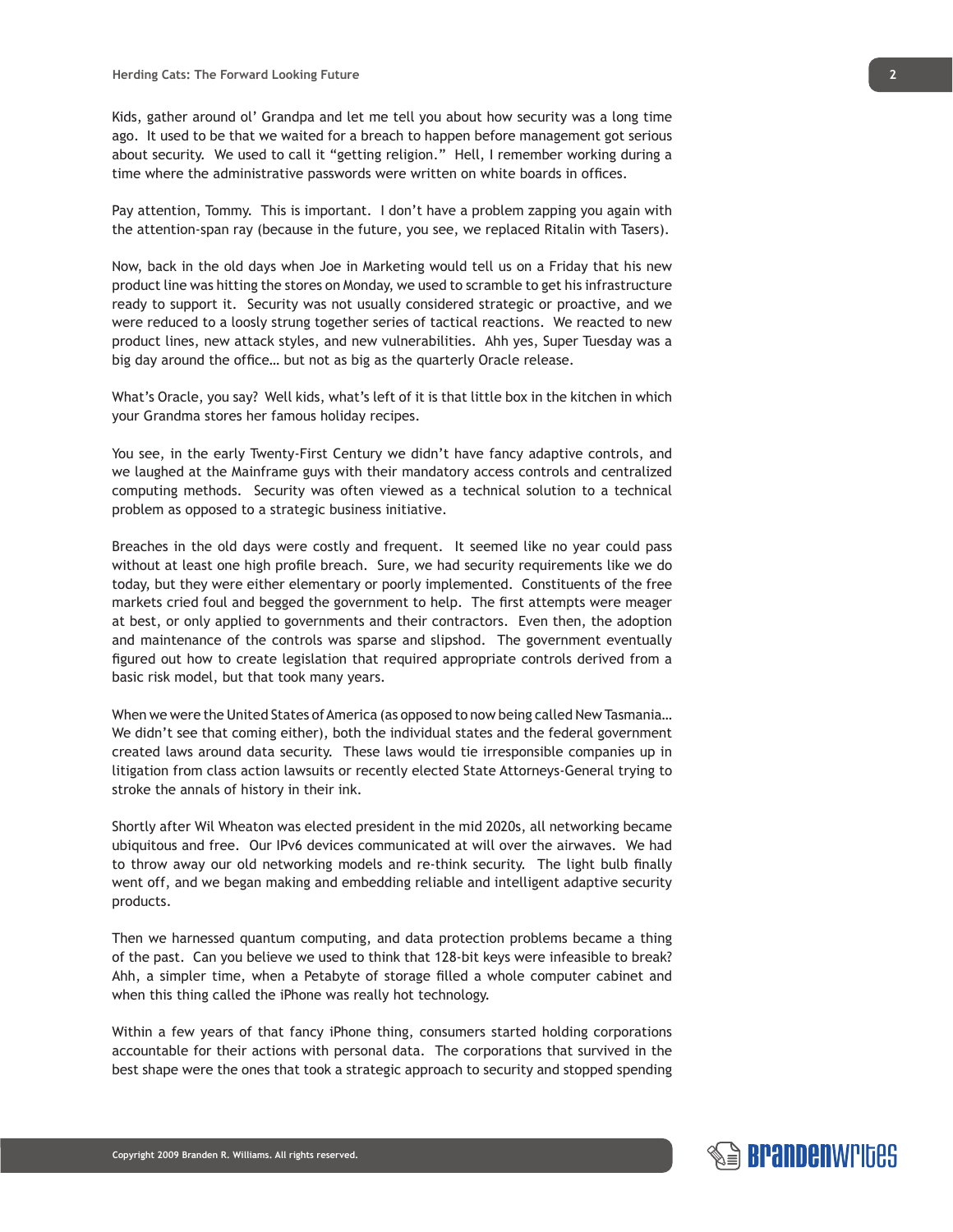all their time putting out fires.

Savvy security professionals got a jump start on the security revolution by creating a sound strategy around security—so much so that it became a competitive differentiator. Consumer knowledge and global competition increased such that any sort of data compromise would put a measurable dent into the revenue of the company responsible.

The transition to strategic security initiatives was painful. The doers just wanted to continue pointing the fire hose at the first sight of smoke (or in some companies, the big tire fire). As with most problems, it got worse before it got better. Those companies that were brave enough to take the challenge stand strong today, so for those of you in the past that might be reading this (weird), time to step up to the challenge! Security is strategic!